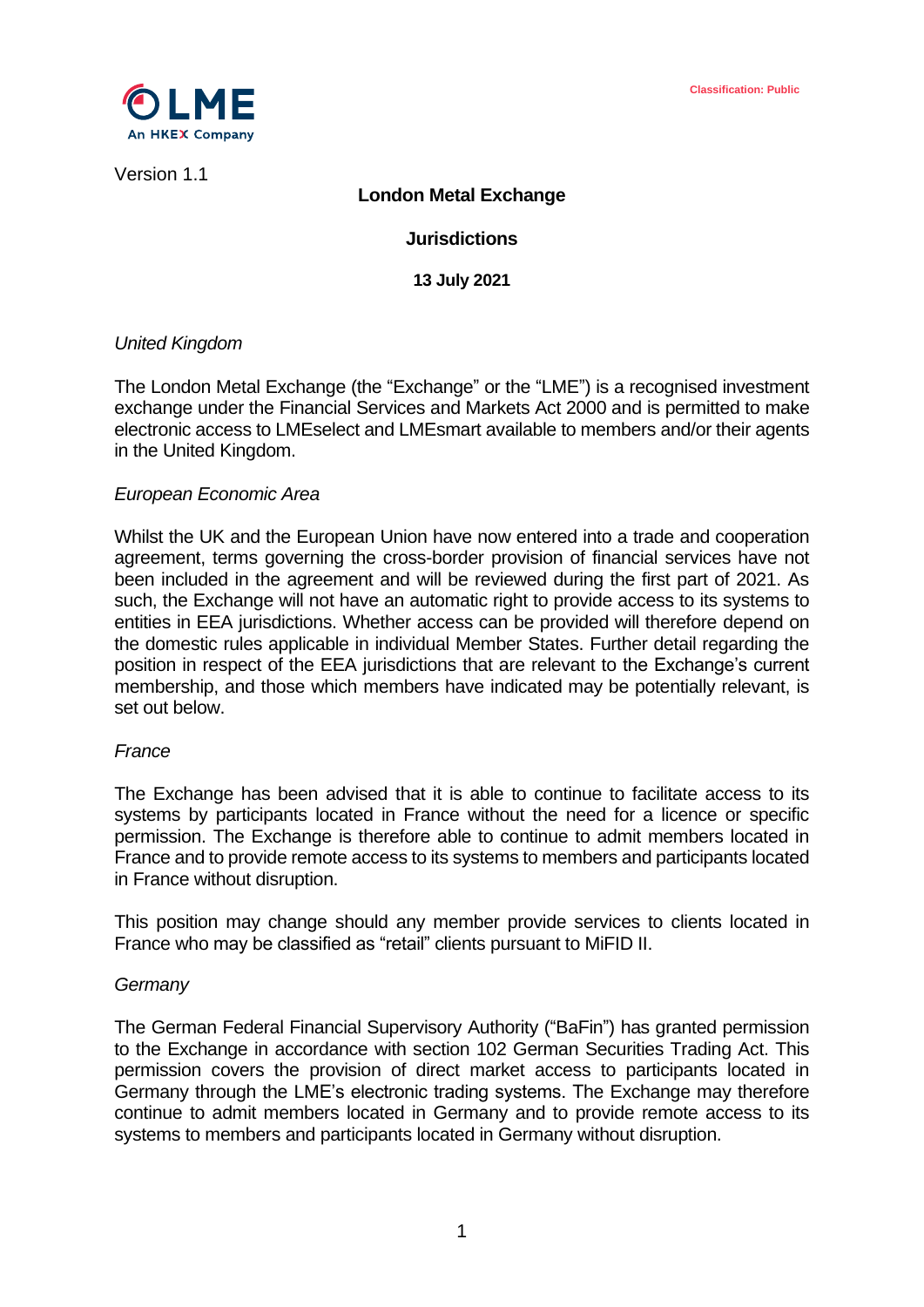# *Netherlands*

The Dutch Ministry of Finance granted the Exchange dispensation under Article 5:26(3). The Exchange is therefore able to continue to admit members located in the Netherlands and to provide remote access to its systems to members and participants located in the Netherlands, without disruption.

# *Norway*

The Exchange has been advised that it is able to continue providing access to its systems by participants located in Norway without the need for a licence or specific permission. The Exchange is therefore able to continue admitting members located in Norway and providing remote access to its systems to members and participants located in Norway, without disruption.

# *Cyprus*

The Cyprus Securities and Exchange Commission has indicated that the Exchange may admit members located in Cyprus, and provide access to its systems to such members located in Cyprus.

### *Australia*

On 10 April 2007 the Parliamentary Secretary to the Treasurer granted to the Exchange an Australian Market Licence under subsection 795B(2) of the Australian Corporations Act 2001 to operate a financial market in derivatives, including LMEselect and LMEsmart (the "Licence"). As a result, members and/or their agents may access LMEselect or LMEsmart from Australia, subject to the conditions set out in this Notice.

The Licence specifically requires the Exchange to impose conditions on members based in Australia who trade directly (not through an agent based in Australia) on LMEselect ("Australian participants").

The Licence obligates the Exchange to require Australian participants to hold an Australian financial services licence that permits trade in products of the same kind as those that can be dealt with on the Exchange, unless the participant is exempt under Australian law from the requirement to hold such a licence in relation to participation on the Exchange. Australian participants must notify the Exchange as soon as practicable if their permission to trade in products offered on the Exchange or the licence under which that permission exists is suspended or revoked.

In addition, the Licence obligates the Exchange to require Australian participants to disclose to their clients in Australia, before accepting the first order from the client to deal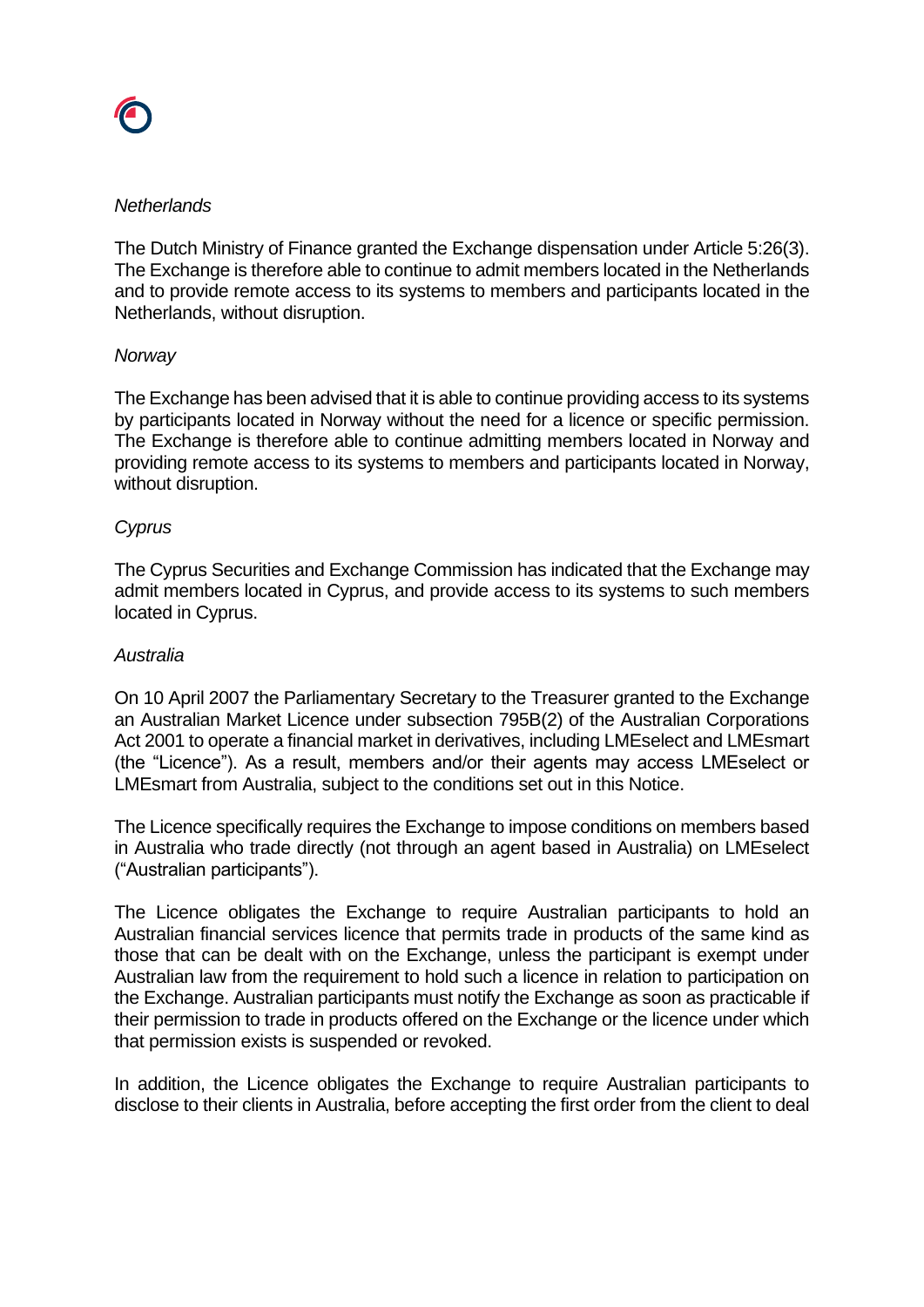

on the market, the differences between trading derivatives on the Exchange and an Australian-based market, including, but not limited to, the following:

- (a) that the Exchange's principal place of business is located in the United Kingdom, and the Exchange is regulated primarily under the regulatory regime of the United Kingdom;
- (b) that the rights and remedies of, and compensation arrangements for, investors who acquire products offered on the Exchange may differ from the rights and remedies of, and compensation arrangements for, investors who acquire products offered on an Australian-based market; and
- (c) that Australian investors who acquire products offered on the Exchange may be subject to the effects of changes in currency exchange rates.

Members trading on LMEselect in Australia through agents based in Australia must ensure that their agents have secured all the necessary authorisations and approvals needed by them to be able to trade as agents in Australia.

# *Canada (Ontario)*

On December 21, 2018 the Ontario Securities Commission granted an order (the "LME Order") to the LME exempting it from the requirement to be recognized as an exchange under section 21(1) of the Ontario Securities Act, and as a commodity futures exchange under the Ontario Commodity Futures Act (the "CFA"). The LME Order also exempts trades in contracts on the LME by (i) a "hedger" as defined in subsection 1(1) of the CFA (a "Hedger"); and (ii) a bank listed in Schedule I to the Bank Act (Canada) (a "Bank") entering orders as principal for its own account, from the registration requirements under the CFA. Finally, the LME Order also exempts trades in LME contracts by a participant in Ontario from the trading restrictions under section 33 of the CFA. As a result of the LME Order, LME is permitted to offer prospective participants in Ontario access to the LMEselect system, the inter-office market, Ring-dealing on the LME and to clearing support services provided it complies with the conditions of the LME Order.

LME can only provide direct access to Ontario participants that are either (a) appropriately registered to trade in LME contracts; (b) a Hedger (in reliance on the "Hedger Relief"), or (c) a Bank (in reliance on the "Bank Relief"), or (d) have otherwise received an exemption from registration under the CFA. To confirm an Ontario participant's status, LME can rely on a written representation from the participant and Ontario participants must notify LME if their registration or exemption from registration is revoked, suspended, or amended by the OSC, or if they are no longer a Bank or Hedger.

A participant seeking access to the LME under the Hedger Relief or Bank Relief must also meet a specific set of conditions. A participant seeking to rely on the Hedger Relief will be required, as part of its application or continued access to trading in LME contracts,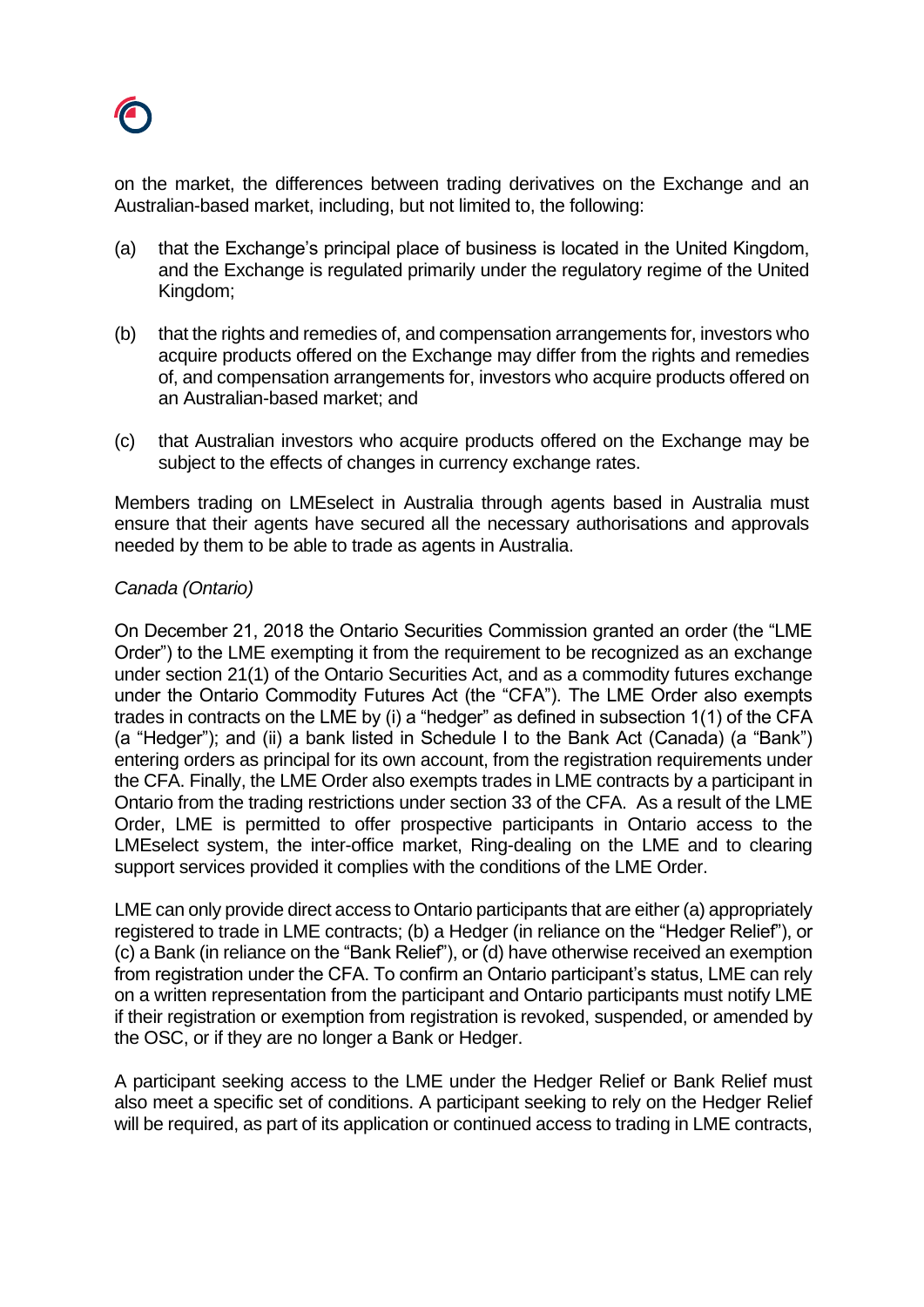

to:

- Acknowledge that the LME deems the Hedger representation to be repeated each time it enters an order for a LME contract and the Ontario participant must be a Hedger for the purposes of each trade resulting from such an order;
- Represent that (insofar as it relies on the Hedger Relief) it will only enter orders for its own account;
- Acknowledge that it is a market participant under the CFA and is subject to applicable requirements; and
- Acknowledge that its ability to continue to rely on the Hedger Relief in accessing trading on the LME will be dependent on the OSC continuing to grant the relief and may be affected by changes to the terms and conditions imposed in connection with the Hedger Relief or by changes to Ontario securities laws or Ontario commodity futures laws pertaining to derivatives, commodity futures contracts, commodity futures options or securities.

Similarly, a participant seeking to rely on the Bank Relief will be required, as part of its application or continued access to trading in LME contracts, to:

- Acknowledge that the LME deems the Canadian Bank Representation to be repeated each time the Ontario Participant enters an order for a LME contract and that the Ontario Participant must be a Bank for the purposes of each trade resulting from such an order;
- Represent that (insofar as it relies on the Bank Relief) it will only enter orders as principal and for its account only;
- Acknowledge that the Bank Relief may be affected by changes to the terms and conditions imposed in connection with the Bank Relief or by changes to Ontario securities laws or Ontario commodity futures laws pertaining to derivatives, commodity futures contracts, commodity futures options or securities; and
- Represent that it is not engaging in activities prohibited by its governing legislation.

Direct electronic access is permitted only in circumstances where both the member *and* client are appropriately registered to transact in LME clients under the CFA, or permitted to do so pursuant to an exemption. Members who transact on the LME in reliance upon either the Bank Relief or Hedger relief are therefore not permitted to offer order routing services (also known as direct electronic access) to clients in Ontario.

Registered Intermediating Brokers or "RIBs" who are based in Ontario or acting for a client who is in Ontario must be appropriately registered under Ontario securities laws or be permitted to rely on a registration exemption available under such laws.

# *Dubai - Dubai International Financial Centre (DIFC) only*

On 12 February 2019 the LME was granted the status of a Recognised Body by the Dubai Financial Services Authority ("DFSA"), the regulatory authority for the Dubai International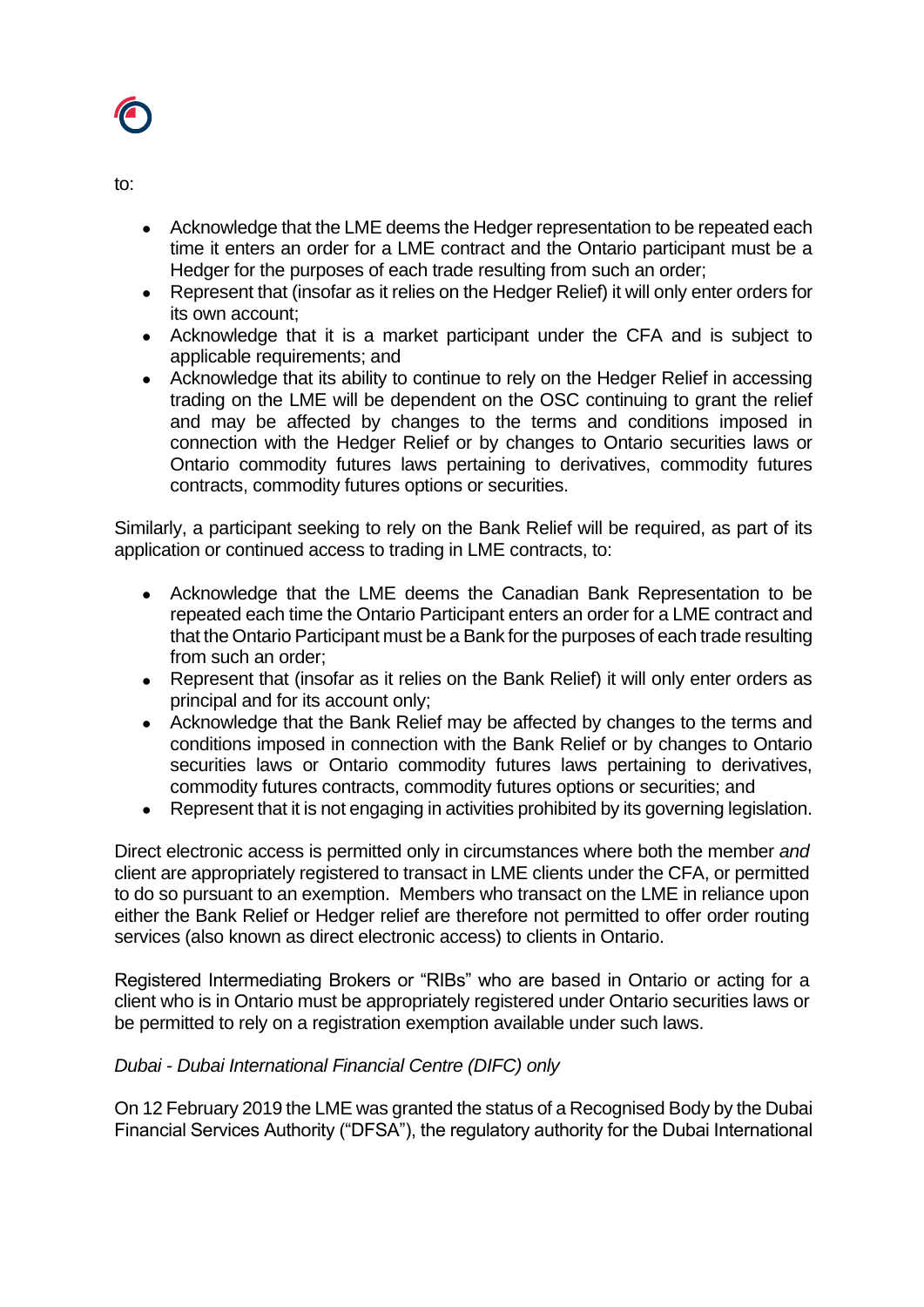

Financial Centre ("DIFC").

The LME's Recognised Body status permits the LME to grant membership to entities that are domiciled in the DIFC. The LME notes, however, that it currently does not accept Category 1, 2 or 3 members in the DIFC.

Upon becoming a member of the LME, DIFC-domiciled entities may access LMEselect and LMEsmart directly from the DIFC. Additionally, non-member participants of the LME who are located in the DIFC may also directly access LMEselect and LMEsmart from the DIFC.

# *Hong Kong*

On 11 July 2006 the Hong Kong Securities and Futures Commission ("SFC") granted the Exchange authorisation for providing automated trading services under Part III of the Securities and Futures Ordinance ("SFO").

The authorisation provides that access to LMEselect from Hong Kong may be provided to or used by category 1, 2, 3 or 4 members or their agents who are licensed by the SFC under Part V of the SFO or authorised under Part III of the SFO unless the SFC agrees otherwise. Members or their agents who wish to have direct access to LMEselect from Hong Kong must confirm to the LME in writing that they are appropriately licensed or authorised.

### *India*

The Securities and Exchange Board of India ("SEBI") regulates commodity derivatives transactions in India under the Securities Contracts (Regulation) Act, 1956 (the "SCRA"). Under Section 13 of the SCRA, contracts for securities, which includes commodity derivatives in specified goods (other than spot delivery contracts) entered into in India are prohibited. Furthermore, prior to the Forward Markets Commission ("FMC") being merged with SEBI, it issued guidance stating that *"real time trading in a commodity by opening the terminals of foreign commodity exchanges in India without prior approval of the central government or FMC, as the case may be, would be deemed as illegal"*. Accordingly, the LME understands that persons located in India are prohibited from engaging in real time trading in commodities using LMEselect, unless such members have obtained the prior approval of SEBI or the government of India.

As LMEsmart does not allow a person having access to the system to undertake any real-time commodity trading activity from India, the LME understands that: (a) the input of trades onto LMEsmart solely for matching purposes; and (b) the amendment, cancellation and replacement of a trade if it has been entered erroneously, is unlikely to be prohibited by SEBI. The LME believes this to be the case on the basis that: (i) members that enter into LME Contracts are not incorporated or established in India; (ii)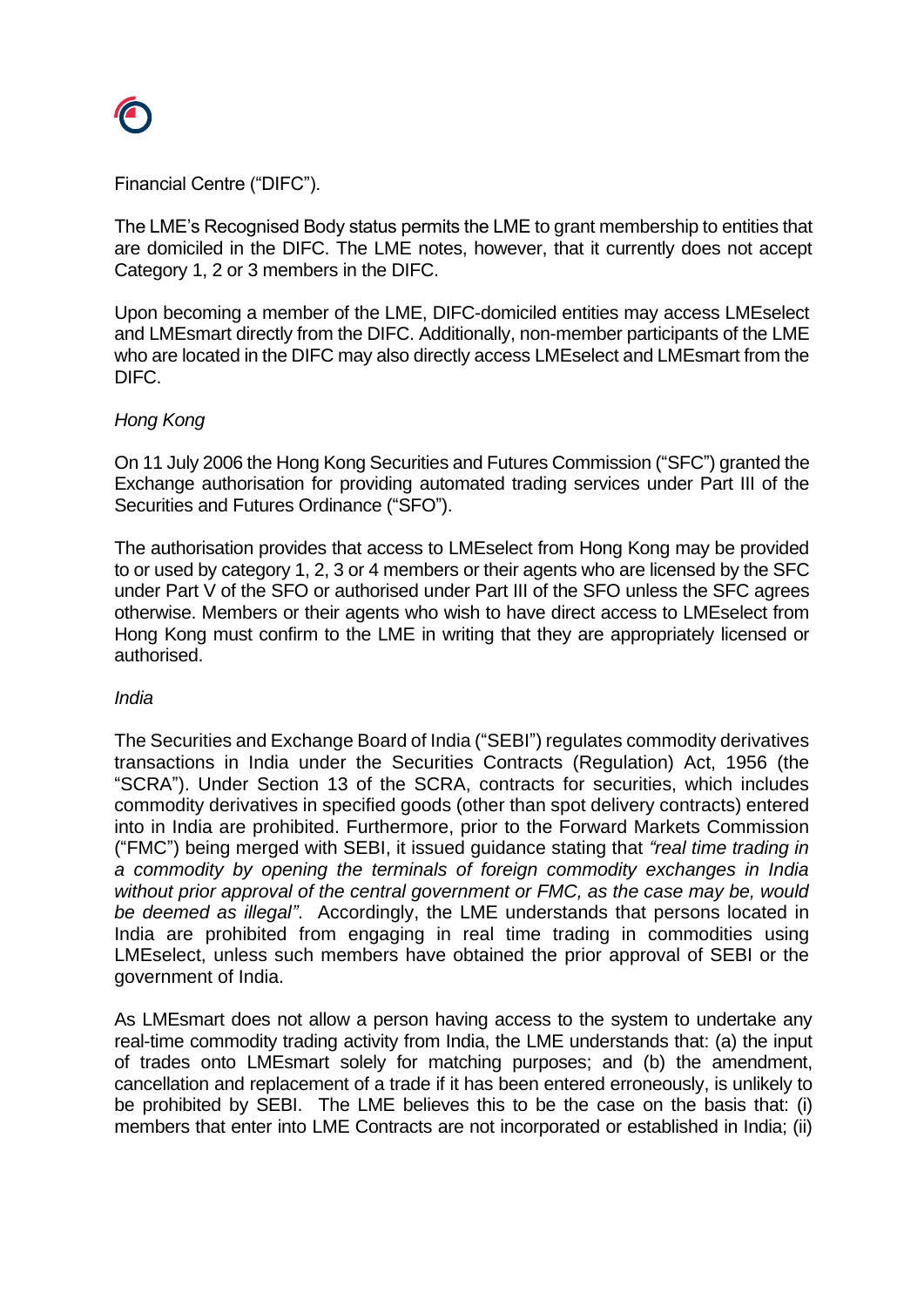

there is no inflow or outflow of foreign currency into or from India in relation to the exchange contracts; and (iii) decision making in respect of entry into and execution of the orders is undertaken outside of India.

## *Japan*

The Ministry of Economy, Trade and Industry in Japan has confirmed that the Exchange may make LMEselect available in Japan to those of its members and their agents who have any regulatory approvals in Japan needed by them in order to trade on LMEselect via LMEselect from Japan.

The Ministry of Economy, Trade and Industry has requested that we inform all members and their agents who wish to trade on LMEselect from Japan that they will be required to abide by the Commodity Derivatives Act (*shouhin sakimono torihiki hou*) of Japan.

The LME understands that there are no additional regulatory obligations or restrictions on the LME or its members who wish to access LMEsmart from Japan.

# *People's Republic of China*

The Exchange has been advised that no approval is needed by it in the PRC in order to make LMEselect and LMEsmart available in the PRC. Members and their agents wishing to access LMEselect or LMEsmart from the PRC are required to satisfy themselves that they have any regulatory approvals in the PRC needed by them in order to engage in futures trading and access LMEselect or LMEsmart from the PRC.

### *Singapore*

Following the transfer of regulatory oversight for commodity futures from International Enterprise Singapore to the Monetary Authority of Singapore ("MAS"), MAS recognised the LME as a Recognised Market Operator with effect from 8 April 2008. As a result, members and/or their agents may continue to access LMEselect or LMEsmart from Singapore, subject to the conditions set out in this Notice.

In respect of investors in Singapore, the LME shall only allow professional investors and accredited investors to trade on its markets, whether directly or through an intermediary (being another professional investor) operating in Singapore.

A "professional investor" means each of the following:

- (a) a bank licensed under the Banking Act (Cap. 19);
- (b) a merchant bank that is licensed, or treated as having been granted a merchant bank licence, under the Banking Act;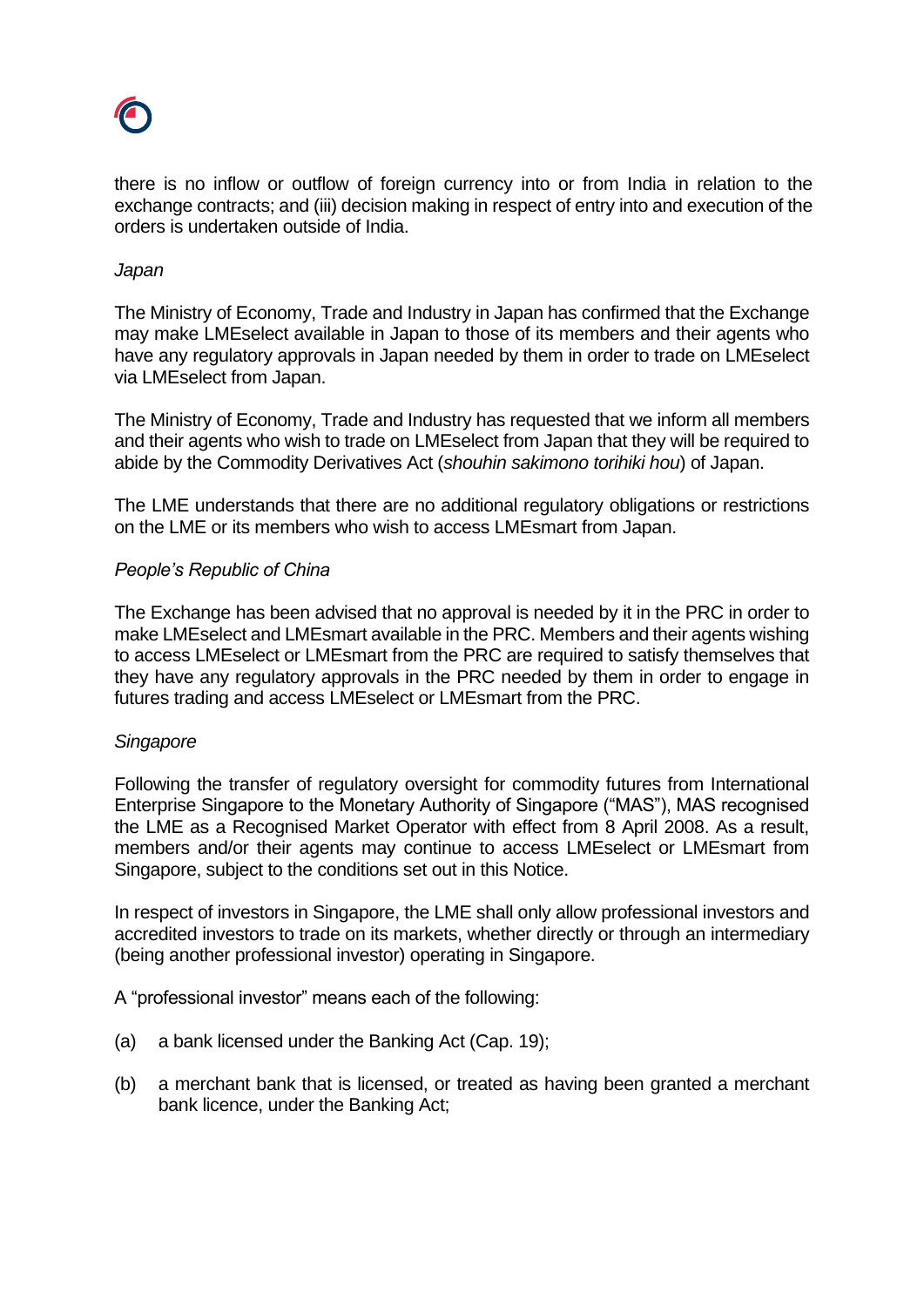

- (c) a finance company that is licensed under the Finance Companies Act (Cap. 108);
- (d) a company or society registered under the Insurance Act (Cap. 142) as an insurer;
- (e) the Singapore Government;
- (f) a statutory body established under any Act in Singapore;
- (g) the Government of Singapore Investment Corporation Pte Ltd;
- (h) a pension fund;
- (i) a collective investment scheme, as defined under section 2(1) of the Securities and Futures Act (Cap. 289) ("SFA");
- (j) a holder of a capital markets services licence under the SFA;
- (k) a member of the LME, being a person who is exempted from the requirement to hold a capital markets services licence to carry on business in trading in futures contracts under paragraph 3(a) of the Second Schedule to the Securities and Futures (Licensing and Conduct of Business) Regulations (Rg 10) ("SFR");
- (l) a company headquarters or Finance and Treasury Centre which carries on a class of business involving fund management, but only to the extent that the business involving fund management has been approved as a qualifying service in relation to the company headquarters or Finance and Treasury Centre under section 43E(2)(a) or 43G(2)(a) of the Income Tax Act (Cap. 134), as the case may be;
- (m) a company in the Global Trader Programme established by International Enterprise Singapore;
- (n) a financial adviser licensed under the Financial Advisers Act (Cap. 110) who uses the LME's services solely for the purpose of trading for its own account;
- (o) a person exempted under paragraph 5(1)(d) of the Second Schedule to the SFR who has assets under management of not less than S\$15 million; and
- (p) a hedge fund that has assets under management of not less than S\$15 million.

An "accredited" investor has the meaning prescribed to it under section 4A(1) of the SFA, being:

(a) an individual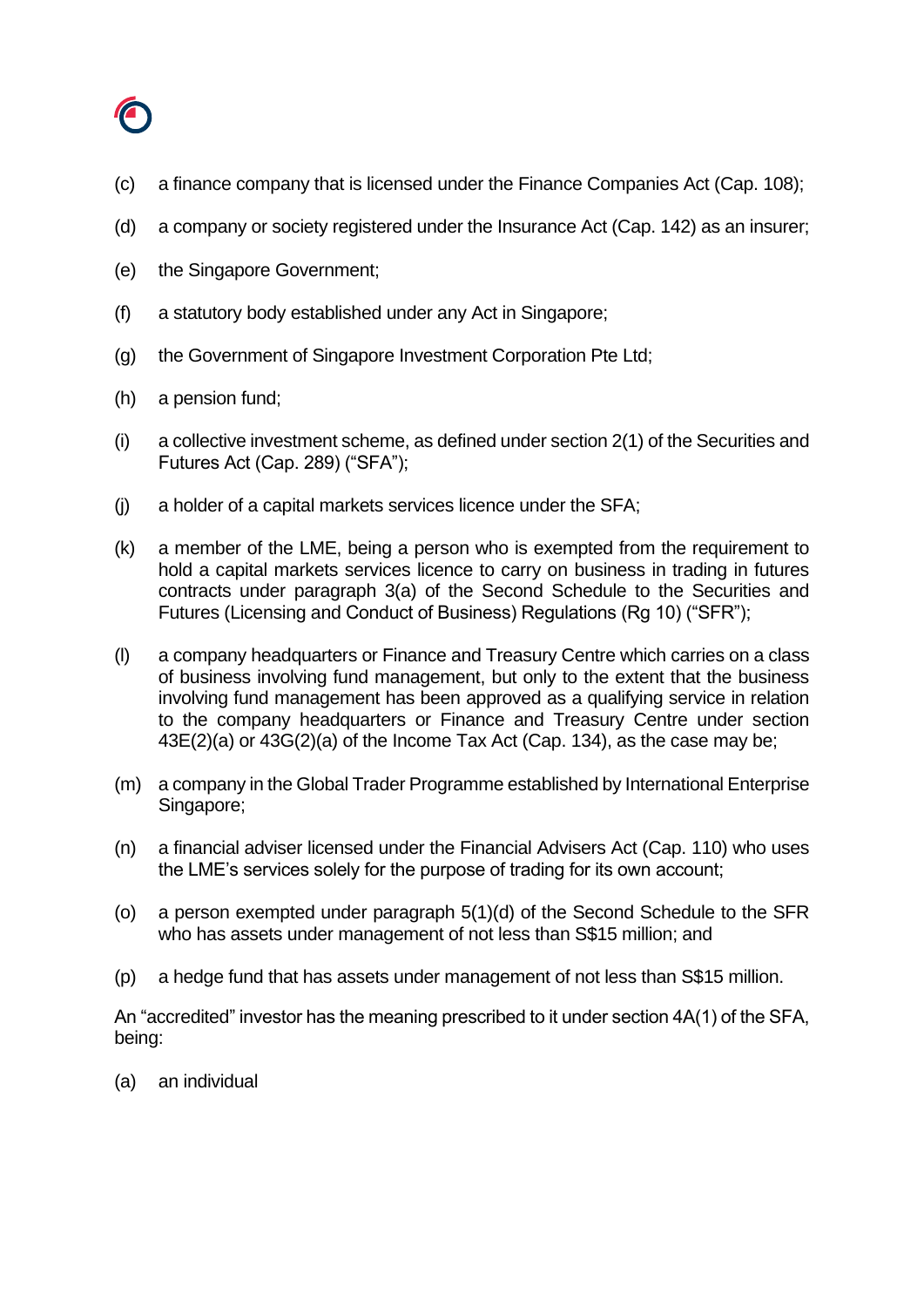

- (i) whose net personal assets exceed in value S\$2 million (or its equivalent value in a foreign currency) or such other amounts as MAS may prescribe in place of the aforementioned amount; or
- (ii) whose income in the preceding 12 months is not less than S\$300,000 (or its equivalent value in a foreign currency) or such other amounts as MAS may prescribe in place of the aforementioned amount; or
- (b) a corporation with net assets exceeding S\$10 million in value (or its equivalent value in a foreign currency) or such other amounts as MAS may prescribe, in place of the aforementioned amount, as determined by:
	- (i) the most recent audited balance-sheet of the corporation; or
	- (ii) where the corporation is not required to prepare audited accounts regularly, a balance-sheet of the corporation certified by the corporation as giving a true and fair view of the state of affairs of the corporation as of the date of the balance-sheet, which must be dated within the preceding 12 months;
- (c) the trustee of any such trust that MAS may prescribe, when acting in their capacity as trustee; or
- (d) such other persons as MAS may prescribe.

### *South Africa*

The Exchange has received legal advice that it does not require authorisation from the Financial Services Board of South Africa under either the Financial Advisory and Intermediary Services Act 2002 or the Financial Markets Act 2012 to allow its members or their agents to access LMEselect or LMEsmart from South Africa. However, members are advised to seek their own legal advice before canvassing for, marketing or advertising their services in South Africa.

# *Switzerland*

Pursuant to a decision dated 15 May 2017, the Exchange is recognised by the Swiss Financial Market Supervisory Authority ("FINMA") as a foreign trading venue in accordance with Article 41 of the Federal Act on Financial Market Infrastructures and Market Conduct in Securities and Derivatives Trading. The Exchange is authorised to grant FINMA-supervised Swiss participants direct access to its facilities (including LMEselect and LMEsmart). Admission of non-regulated Swiss participants is subject to local law.

The Exchange understands that it does not require authorisation for non-Swiss members to access LMEselect and LMEsmart from Switzerland through Swiss based agents.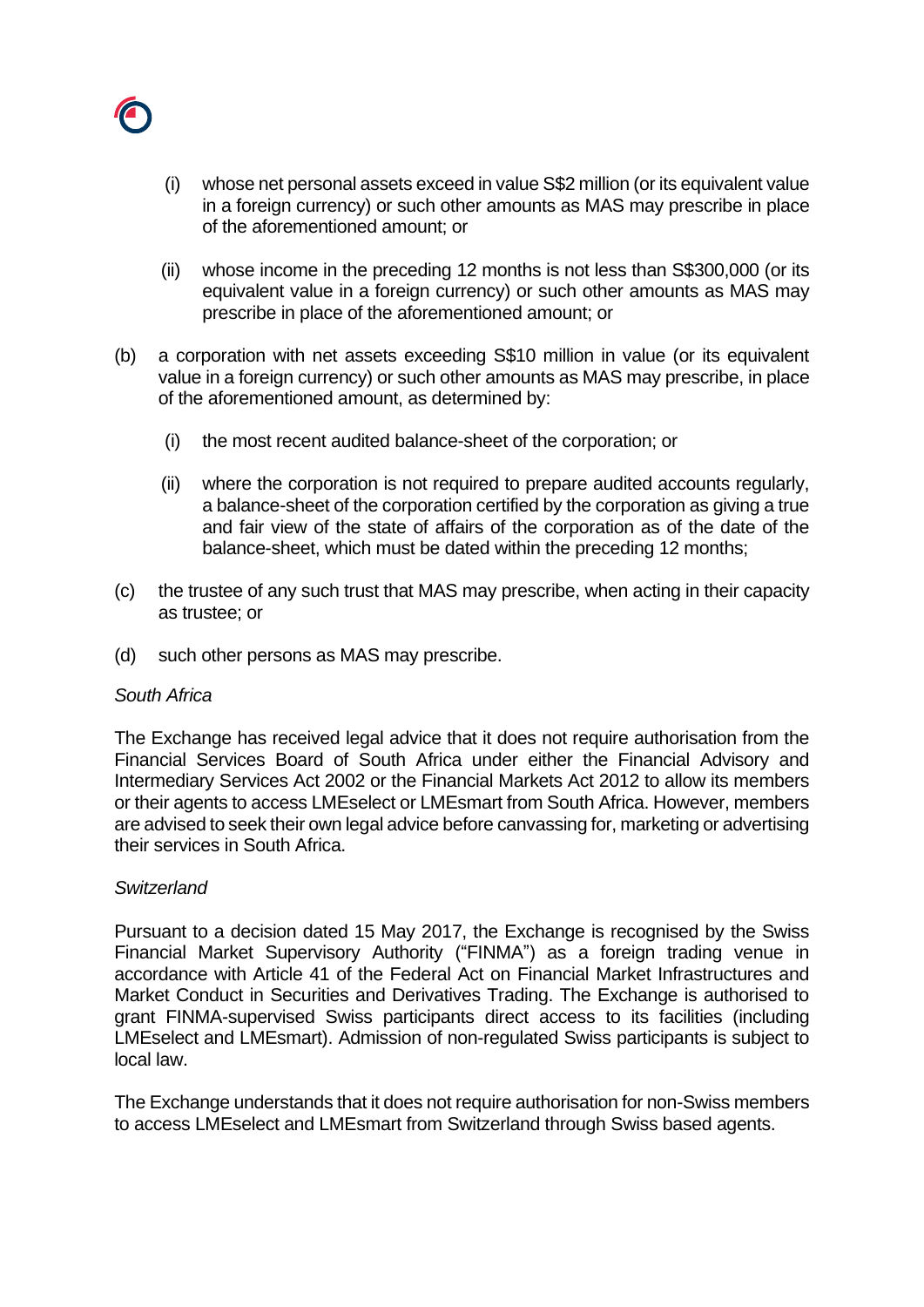

### *United States of America*

On 31 October 2016, the U.S. Commodity Futures Trading Commission ("CFTC") issued an Order of Registration to the LME as a Foreign Board of Trade ("FBOT").

Under the Order, the LME is permitted to provide identified members or other participants located in the U.S. with direct access to its electronic order entry and trade matching systems. To be eligible for direct access to the LME's systems, such member or other participant must:

- (a) enter all orders solely for its own accounts; or
- (b) be registered with the CFTC as a futures commission merchant and submit orders to LMEselect and/or LMEsmart for execution in that capacity; or
- (c) be registered with the CFTC as a commodity pool operator or operate as a commodity pool operator pursuant to exemption from such registration under CFTC Regulation 4.13, and submit orders to LMEselect and/or LMEsmart in that capacity, provided that a registered futures commission merchant (or a firm exempt from such registration pursuant to CFTC Regulation 30.10) clears the transactions; or
- (d) be registered with the CFTC as a commodity trading advisor, or operate as a commodity trading advisor pursuant to exemption from registration under CFTC Regulation 4.14, and submit orders to LME select and/or LMEsmart in that capacity, provided that a registered futures commission merchant (or a firm exempt from such registration pursuant to CFTC Regulation 30.10) clears the transactions.

Additionally, in order to fulfil the FBOT registration requirements, each current and prospective member or other participant that is given direct access to LMEselect and/or LMEsmart, and who is not registered with the CFTC as a futures commission merchant, a commodity trading advisor or a commodity pool operator, must:

- (a) file with the LME a written representation, executed by a person with the authority to bind the member or other participant, stating that as long as the member or other participant is authorized to enter orders directly into the trade matching system of the LME, the member or other participant agrees to and submits to the jurisdiction of the Commission with respect to its LME trading activities; and
- (b) maintain with the LME a written representation, executed by a person with the authority to bind the member or other participant, stating that as long as the member or other participant is authorized to enter orders directly into the trade matching system of the LME, the member or other participant will provide, upon the request of the Commission, the United States Department of Justice and, if appropriate, the National Futures Association, prompt access to the entity's, member's, or other participant's original books and records or, at the election of the requesting agency,